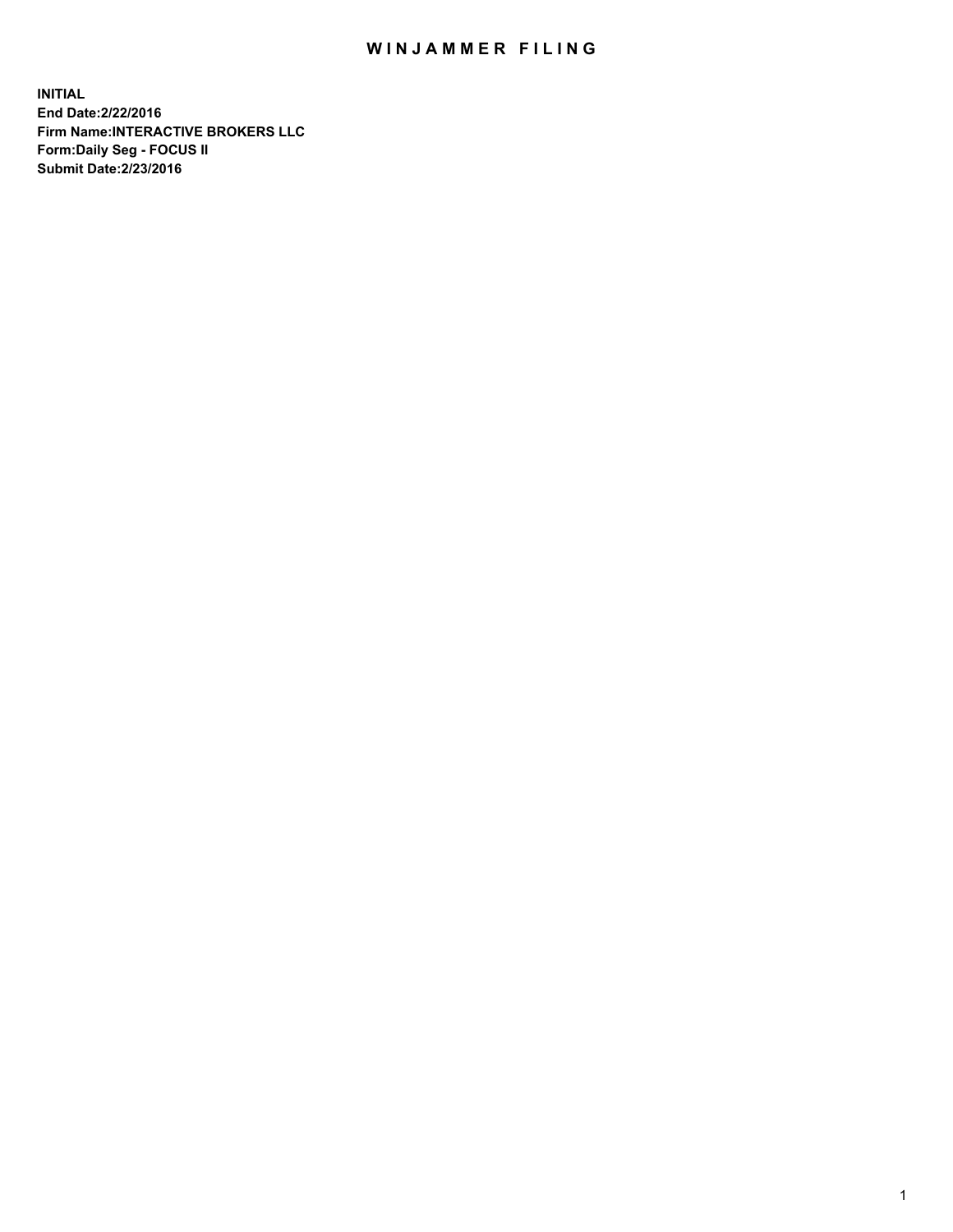## **INITIAL End Date:2/22/2016 Firm Name:INTERACTIVE BROKERS LLC Form:Daily Seg - FOCUS II Submit Date:2/23/2016 Daily Segregation - Cover Page**

| Name of Company<br><b>Contact Name</b><br><b>Contact Phone Number</b><br><b>Contact Email Address</b>                                                                                                                                                                                                                         | <b>INTERACTIVE BROKERS LLC</b><br><b>Alex Parker</b><br>203-618-7738<br>aparker@interactivebrokers.com |
|-------------------------------------------------------------------------------------------------------------------------------------------------------------------------------------------------------------------------------------------------------------------------------------------------------------------------------|--------------------------------------------------------------------------------------------------------|
| FCM's Customer Segregated Funds Residual Interest Target (choose one):<br>a. Minimum dollar amount: ; or<br>b. Minimum percentage of customer segregated funds required:% ; or<br>c. Dollar amount range between: and; or<br>d. Percentage range of customer segregated funds required between:% and%.                        | <u>0</u><br>155,000,000 245,000,000<br>0 <sub>0</sub>                                                  |
| FCM's Customer Secured Amount Funds Residual Interest Target (choose one):<br>a. Minimum dollar amount: ; or<br>b. Minimum percentage of customer secured funds required:%; or<br>c. Dollar amount range between: and; or<br>d. Percentage range of customer secured funds required between: % and %.                         | <u>0</u><br>80,000,000 120,000,000<br><u>00</u>                                                        |
| FCM's Cleared Swaps Customer Collateral Residual Interest Target (choose one):<br>a. Minimum dollar amount: ; or<br>b. Minimum percentage of cleared swaps customer collateral required:%; or<br>c. Dollar amount range between: and; or<br>d. Percentage range of cleared swaps customer collateral required between:% and%. | <u>0</u><br>0 <sub>0</sub><br>0 <sub>0</sub>                                                           |

Attach supporting documents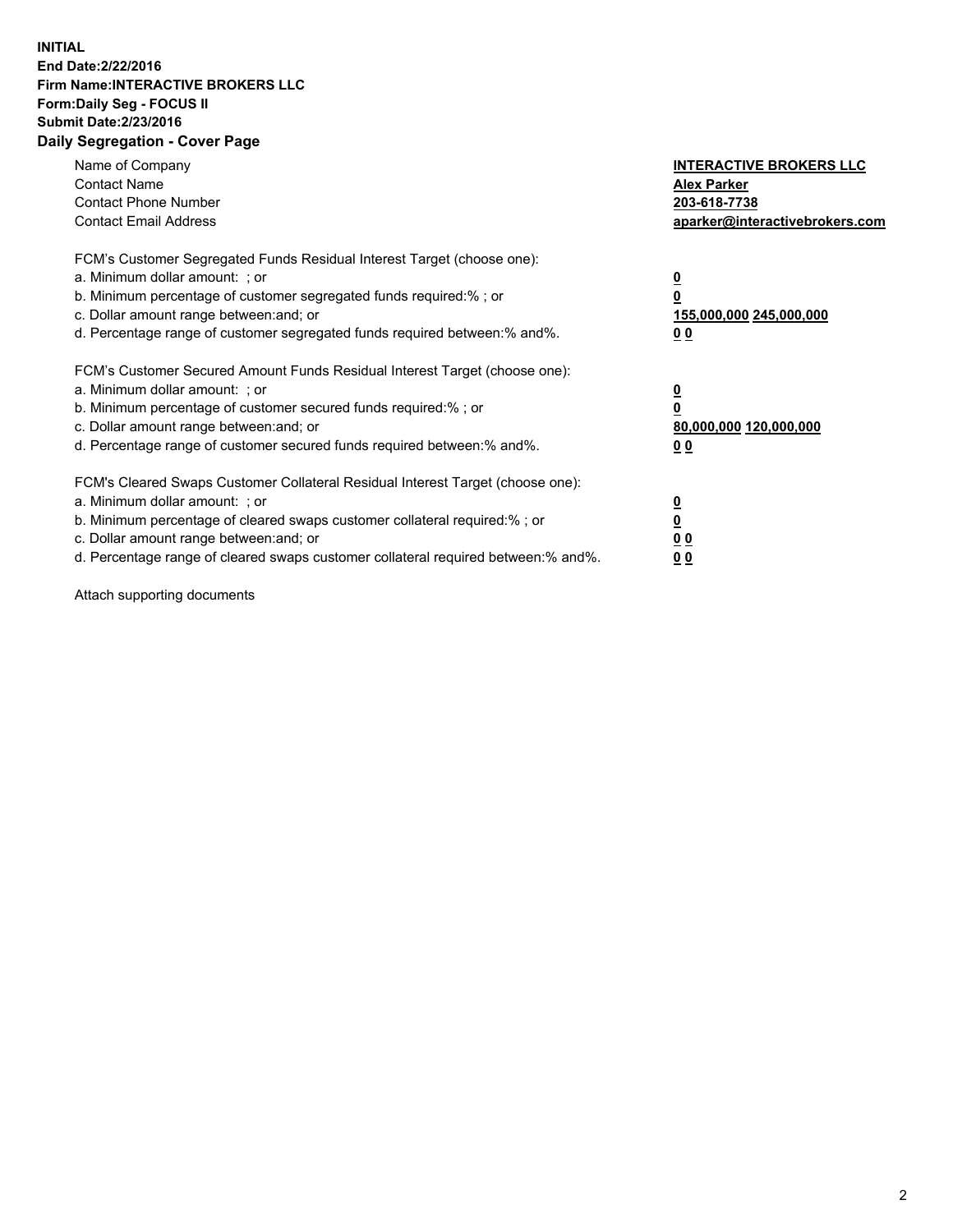## **INITIAL End Date:2/22/2016 Firm Name:INTERACTIVE BROKERS LLC Form:Daily Seg - FOCUS II Submit Date:2/23/2016 Daily Segregation - Secured Amounts**

|     | Daily Ocglegation - Occured Aniounts                                                        |                                   |
|-----|---------------------------------------------------------------------------------------------|-----------------------------------|
|     | Foreign Futures and Foreign Options Secured Amounts                                         |                                   |
|     | Amount required to be set aside pursuant to law, rule or regulation of a foreign            | $0$ [7305]                        |
|     | government or a rule of a self-regulatory organization authorized thereunder                |                                   |
| 1.  | Net ledger balance - Foreign Futures and Foreign Option Trading - All Customers             |                                   |
|     | A. Cash                                                                                     | 313,115,021 [7315]                |
|     | B. Securities (at market)                                                                   | $0$ [7317]                        |
| 2.  | Net unrealized profit (loss) in open futures contracts traded on a foreign board of trade   | -18,768,715 [7325]                |
| 3.  | Exchange traded options                                                                     |                                   |
|     | a. Market value of open option contracts purchased on a foreign board of trade              |                                   |
|     | b. Market value of open contracts granted (sold) on a foreign board of trade                | 108,100 [7335]                    |
|     |                                                                                             | -169,302 [7337]                   |
| 4.  | Net equity (deficit) (add lines 1.2. and 3.)                                                | 294,285,104 [7345]                |
| 5.  | Account liquidating to a deficit and account with a debit balances - gross amount           | 300,694 [7351]                    |
|     | Less: amount offset by customer owned securities                                            | 0 [7352] 300,694 [7354]           |
| 6.  | Amount required to be set aside as the secured amount - Net Liquidating Equity              | 294,585,798 [7355]                |
|     | Method (add lines 4 and 5)                                                                  |                                   |
| 7.  | Greater of amount required to be set aside pursuant to foreign jurisdiction (above) or line | 294,585,798 [7360]                |
|     | 6.                                                                                          |                                   |
|     | FUNDS DEPOSITED IN SEPARATE REGULATION 30.7 ACCOUNTS                                        |                                   |
| 1.  | Cash in banks                                                                               |                                   |
|     | A. Banks located in the United States                                                       | <b>500,149</b> [7500]             |
|     | B. Other banks qualified under Regulation 30.7                                              | 0 [7520] 500,149 [7530]           |
| 2.  | <b>Securities</b>                                                                           |                                   |
|     | A. In safekeeping with banks located in the United States                                   | 359,590,387 [7540]                |
|     | B. In safekeeping with other banks qualified under Regulation 30.7                          | 0 [7560] 359,590,387 [7570]       |
| 3.  | Equities with registered futures commission merchants                                       |                                   |
|     | A. Cash                                                                                     | $0$ [7580]                        |
|     | <b>B.</b> Securities                                                                        | $0$ [7590]                        |
|     | C. Unrealized gain (loss) on open futures contracts                                         | $0$ [7600]                        |
|     | D. Value of long option contracts                                                           | $0$ [7610]                        |
|     | E. Value of short option contracts                                                          | 0 [7615] 0 [7620]                 |
| 4.  | Amounts held by clearing organizations of foreign boards of trade                           |                                   |
|     | A. Cash                                                                                     |                                   |
|     |                                                                                             | $0$ [7640]                        |
|     | <b>B.</b> Securities                                                                        | $0$ [7650]                        |
|     | C. Amount due to (from) clearing organization - daily variation                             | $0$ [7660]                        |
|     | D. Value of long option contracts                                                           | $0$ [7670]                        |
|     | E. Value of short option contracts                                                          | 0 [7675] 0 [7680]                 |
| 5.  | Amounts held by members of foreign boards of trade                                          |                                   |
|     | A. Cash                                                                                     | 67,675,149 [7700]                 |
|     | <b>B.</b> Securities                                                                        | $0$ [7710]                        |
|     | C. Unrealized gain (loss) on open futures contracts                                         | $-9,164,009$ [7720]               |
|     | D. Value of long option contracts                                                           | 108,100 [7730]                    |
|     | E. Value of short option contracts                                                          | -169,302 [7735] 58,449,938 [7740] |
| 6.  | Amounts with other depositories designated by a foreign board of trade                      | 0 [7760]                          |
| 7.  | Segregated funds on hand                                                                    | $0$ [7765]                        |
| 8.  | Total funds in separate section 30.7 accounts                                               | 418,540,474 [7770]                |
| 9.  | Excess (deficiency) Set Aside for Secured Amount (subtract line 7 Secured Statement         | 123,954,676 [7380]                |
|     | Page 1 from Line 8)                                                                         |                                   |
| 10. | Management Target Amount for Excess funds in separate section 30.7 accounts                 | 80,000,000 [7780]                 |
| 11. | Excess (deficiency) funds in separate 30.7 accounts over (under) Management Target          | 43,954,676 [7785]                 |
|     |                                                                                             |                                   |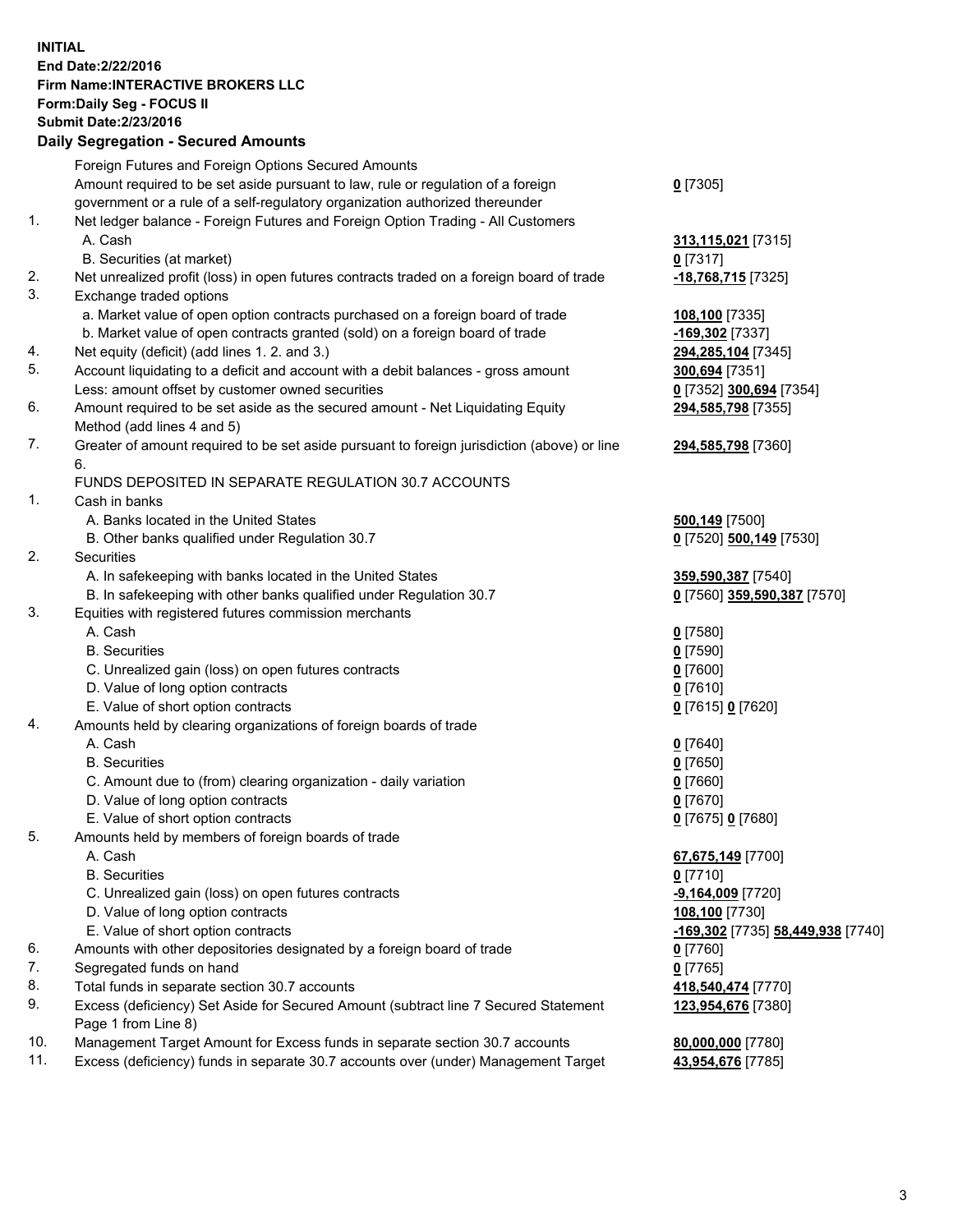**INITIAL End Date:2/22/2016 Firm Name:INTERACTIVE BROKERS LLC Form:Daily Seg - FOCUS II Submit Date:2/23/2016 Daily Segregation - Segregation Statement** SEGREGATION REQUIREMENTS(Section 4d(2) of the CEAct) 1. Net ledger balance A. Cash **2,669,592,985** [7010] B. Securities (at market) **0** [7020] 2. Net unrealized profit (loss) in open futures contracts traded on a contract market **-44,963,168** [7030] 3. Exchange traded options A. Add market value of open option contracts purchased on a contract market **110,882,462** [7032] B. Deduct market value of open option contracts granted (sold) on a contract market **-172,778,862** [7033] 4. Net equity (deficit) (add lines 1, 2 and 3) **2,562,733,417** [7040] 5. Accounts liquidating to a deficit and accounts with debit balances - gross amount **251,899** [7045] Less: amount offset by customer securities **0** [7047] **251,899** [7050] 6. Amount required to be segregated (add lines 4 and 5) **2,562,985,316** [7060] FUNDS IN SEGREGATED ACCOUNTS 7. Deposited in segregated funds bank accounts A. Cash **181,749,974** [7070] B. Securities representing investments of customers' funds (at market) **1,569,968,982** [7080] C. Securities held for particular customers or option customers in lieu of cash (at market) **0** [7090] 8. Margins on deposit with derivatives clearing organizations of contract markets A. Cash **30,459,870** [7100] B. Securities representing investments of customers' funds (at market) **1,030,578,524** [7110] C. Securities held for particular customers or option customers in lieu of cash (at market) **0** [7120] 9. Net settlement from (to) derivatives clearing organizations of contract markets **11,531,545** [7130] 10. Exchange traded options A. Value of open long option contracts **110,791,820** [7132] B. Value of open short option contracts **-172,687,773** [7133] 11. Net equities with other FCMs A. Net liquidating equity **0** [7140] B. Securities representing investments of customers' funds (at market) **0** [7160] C. Securities held for particular customers or option customers in lieu of cash (at market) **0** [7170] 12. Segregated funds on hand **0** [7150] 13. Total amount in segregation (add lines 7 through 12) **2,762,392,942** [7180] 14. Excess (deficiency) funds in segregation (subtract line 6 from line 13) **199,407,626** [7190] 15. Management Target Amount for Excess funds in segregation **155,000,000** [7194] **44,407,626** [7198]

16. Excess (deficiency) funds in segregation over (under) Management Target Amount Excess

4